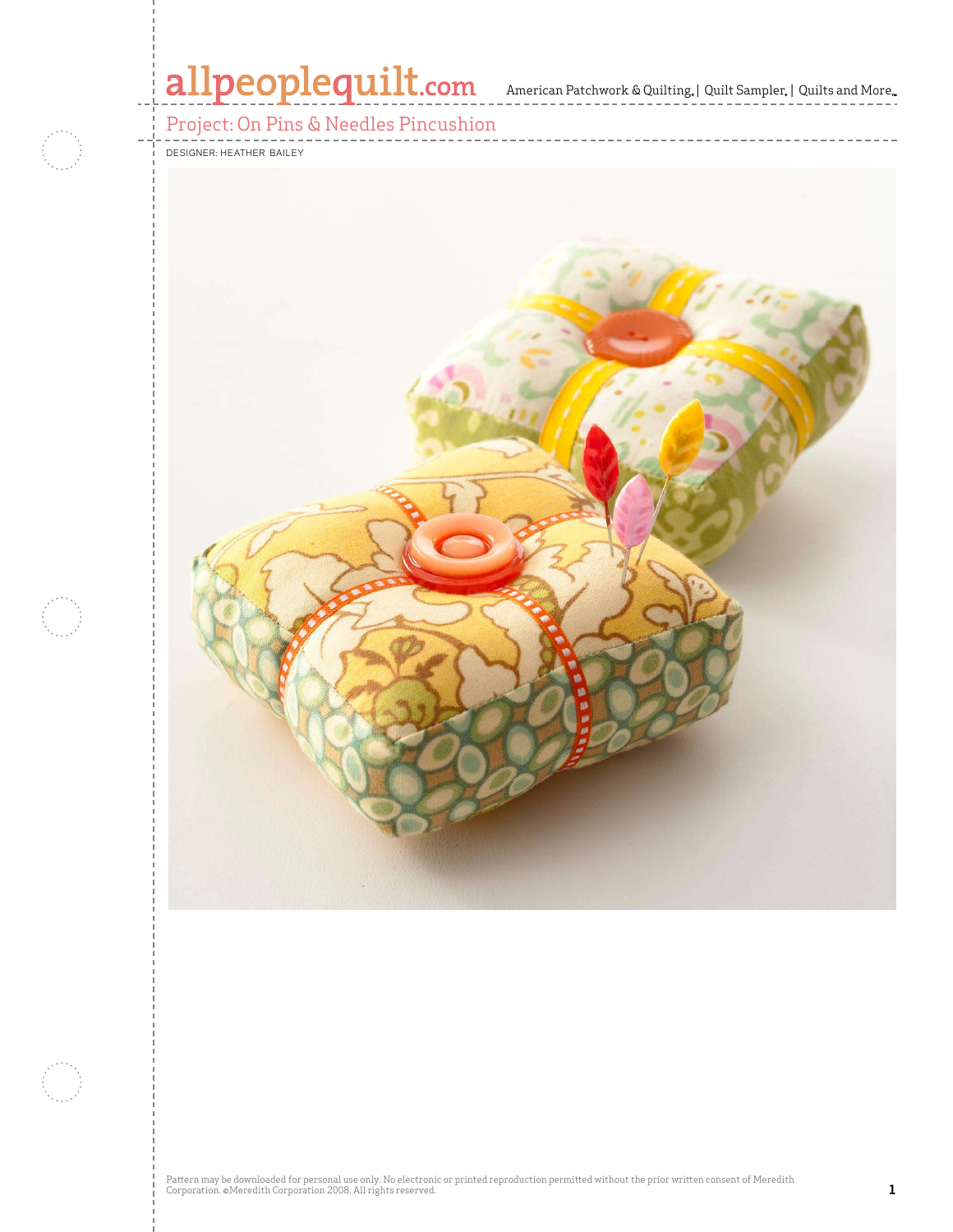# allpeoplequilt.com

American Patchwork & Quilting, | Quilt Sampler, | Quilts and More...

Project: On Pins & Needles Pincushion

Bold fabrics, bright buttons, and colorful ribbon elevate a practical pincushion to new heights.

### **Materials**

- **1/8** yard print No. 1 (top and bottom)
- **1/8** yard print No. 2 (sides)
- 1 yard 1/<sub>8</sub>"- to <sup>3</sup>%"- wide ribbon
- **•**  2—3⁄4"-diameter buttons
- **•**  Polyester fiberfill
- **•**  Dollmaker's needle
- **•** Water-soluble marking pen

#### Finished pincushion: 3%×3%×1"

Quantities are for 44⁄45"-wide, 100% cotton fabrics. Measurements include a 1/4" seam allowance. Sew with right sides together unless otherwise stated.

### Cut Fabrics

Cut pieces in the following order. Make templates for patterns A and B. Be sure to transfer the dots (matching points) marked on the patterns to the templates, then to the fabric pieces. Fold print in half to cut Pattern B.

**From print No. 1, cut: •**  2 of Pattern A

- **From print No. 2, cut:**
- **•**  1 of Pattern B

### Assemble Pincushion

- 1. Using sharp scissors, at marked dots on B strip clip halfway into seam allowances. Take care not to cut into or beyond seam lines.
- 2. Fold B piece in half widthwise and sew together open short ends (Diagram 1). Press seam open.
- **3.** Matching dots, sew one long edge of the B piece to an A square (Diagram 2).
- 4. Matching dots, join remaining A square to unsewn edge of the B piece, leaving a 1<sup>1/2</sup> opening for turning along one side (Diagram 3).
- **5.** Turn pincushion right side out. Stuff firmly with polyester fiberfill. Hand-sew opening closed.

## Finish Pincushion

- 1. Thread dollmaker's needle with ribbon. Stitch down through center of pincushion at mark, leaving a 4"-long tail of ribbon on top of pincushion. Wrap ribbon up over one side of pincushion and stitch down again through center of pincushion (Diagram 4). Pull ribbon snug against pincushion side, being careful not to shorten ribbon tail. Repeat with remaining sides (Diagram 5).
- 2. Trim ribbon ends to 1/2". Fold each end in half, and whipstitch to pincushion.
- **3.** Center one button on pincushion top over ribbon ends and a second at bottom center. Taking long stitches through the center of pincushion, sew buttons firmly in place.





DIAGRAM 2



DIAGRAM 3



DIAGRAM 4